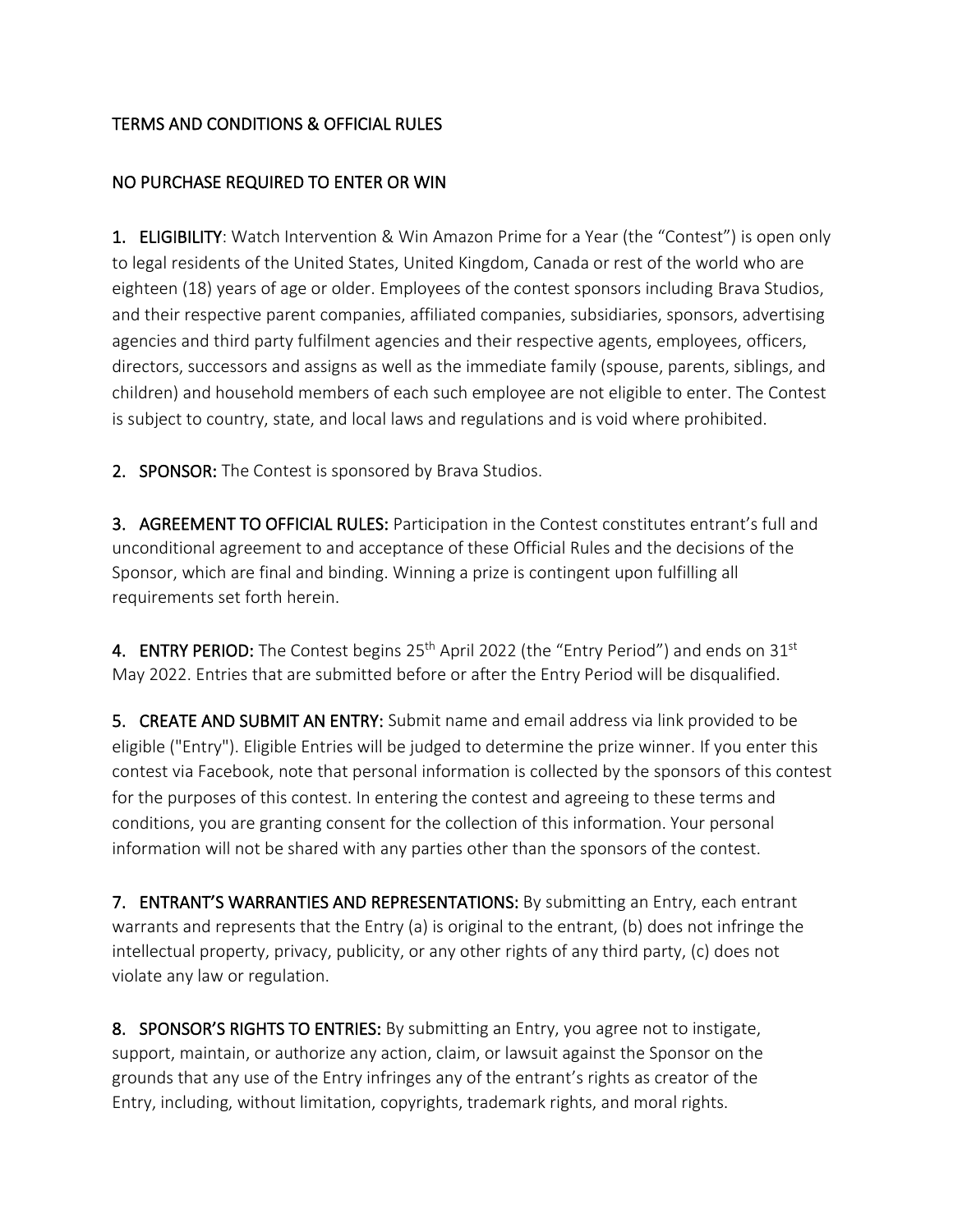**9. SELECTION OF WINNER:** On or about  $1<sup>st</sup>$  of June 2022, all Entries will be loaded into a random number generator of the Sponsor's choice and a winner will be selected. The Sponsor will attempt to notify the winner vis e-mail within ten (10) days of selection.

10. PRIZE: One (1) winner will receive one Amazon Prime Gift Voucher or Coupon via email link equal to the value of one (1) year's subscription of Amazon Prime at current market and/or territory value. Prizes are not transferable or refundable and must be accepted as awarded. No cash or other substitution may be made, except by the Sponsor, who reserves the right to substitute a prize (or component thereof) with another prize (or component thereof) of equal or greater value if the prize is not available for any reason as determined by the Sponsor in its sole discretion. The winner is responsible for any and all other costs and expenses not listed above. Prizes may be reported as income to a winner and the winner will be responsible for all taxes associated with the receipt of a prize.

11. PRIVACY AND PUBLICITY: Except where prohibited, participation in the Contest constitutes an entrant's consent to the Sponsor's use of his/her name, likeness, voice, opinions, biographical information, and state of residence for promotional purposes in any media without further payment or consideration.

12. **GENERAL CONDITIONS:** In the event that the operation, security, or administration of the Contest is impaired in any way for any reason, including, but not limited to fraud, virus, or other technical problem, the Sponsor may, in its sole discretion, either (a) suspend the Contest to address the impairment and then resume the Contest in a manner that best conforms to the spirit of these Official Rules or (b) award the prizes at random from among the eligible entries received up to the time of the impairment. The Sponsor reserves the right in its sole discretion to disqualify any individual it finds to be tampering with the entry process or the operation of the Contest or to be acting in violation of these Official Rules or in an unsportsmanlike or disruptive manner. Any attempt by any person to undermine the legitimate operation of the Contest may be a violation of criminal and civil law, and should such an attempt be made, the Sponsor reserves the right to seek damages from any such person to the fullest extent permitted by law. Failure by the Sponsor to enforce any provision of these Official Rules shall not constitute a waiver of that provision. In the event of a dispute as to any online entry, the authorized account holder of the email address used to enter will be deemed to be the participant. The "authorized account holder" is the natural person who is assigned to an email address by an Internet access provider, online service provider, or other organization responsible for assigning email addresses for the domain associated with the submitted email address.